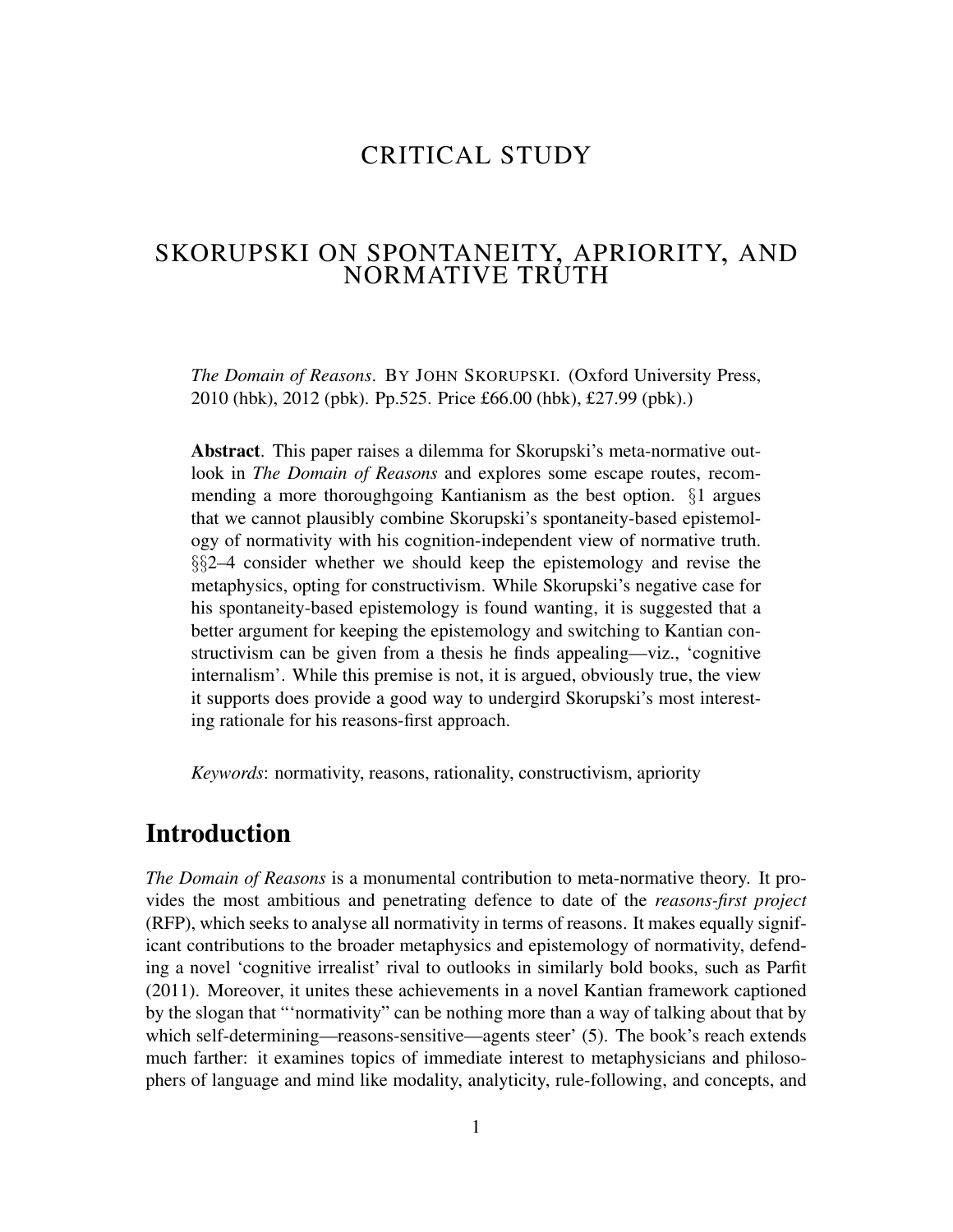makes important contributions to first-order ethics and epistemology. And despite its size, the work hangs together beautifully, thanks in part to a historical narrative that links its undertaking to Kant's Critical project and logical positivism.

The book divides into four parts, the first three developing Skorupski's version of RFP and the last expounding his cognitive irrealism. Part I mainly lays the conceptual foundations, discussing the general properties and logic of the three reason-relations he takes as primitive (epistemic, practical, and evaluative), the distinction between neutral and relative reasons, the general framework for analysing normativity in terms of reasons, and the nature of reasons we possess ('warranted reasons') and of correctly responding to reasons ('acting from reasons'). Part II is nominally about epistemic reasons, but half of it concerns topics usually treated by metaphysicians and philosophers of language—viz., modality and analyticity. The rationale is that according to Skorupski, modality is itself a normative notion analysable in terms of epistemic reasons, and *pace* the positivists, analyticity will do little to illuminate the *a priori*. The other two chapters in Part II directly concern the epistemology of the *a priori* and *a posteriori*, with the first setting the stage for a later discussion of the epistemology of normativity. Part III turns to evaluative and practical reasons, focusing on concepts of morality and prudence. Part IV develops Skorupski's take on the metaphysics and epistemology of normativity, but also discusses rule-following, concept possession, and self-determination.

In this critical study, I focus on aspects of the book that intersect with epistemology and philosophy of mind, which have received less attention than they deserve. Reflection on these aspects reveals, I believe, a major tension in Skorupski's meta-normative outlook: we ought, I argue, either to resist his spontaneity-based epistemology of normativity or to abandon the cognition-independence of normativity and accept constructivism, which Skorupski resists but doesn't adequately address in its best, Kantian form.

After introducing this tension in §1, I consider in §2 one rationale for a spontaneitybased epistemology of normativity—viz., that the 'receptive' intuitionist alternative is unacceptable. I argue that this rationale is unconvincing, since there is a better intuitionbased epistemology that is neither receptive in Skorupski's sense nor spontaneity-based. If we want to maintain a cognition-independent view of normative truth, we would do better to adopt this epistemology. I proceed in §3 to suggest that the intuitions that support the constraint on reasons Skorupski calls 'cognitive internalism' and his claims about the range of reasons might recommend a fully Kantian meta-normative package. I voice some reservations about the reliability of these intuitions, which are echoed by worries I raise in §4 about Skorupski's discussion of epistemic reasons. Nevertheless, I recommend in §5 that Skorupski opt for the fully Kantian package, on the grounds that it safeguards his most distinctive rationale for RFP.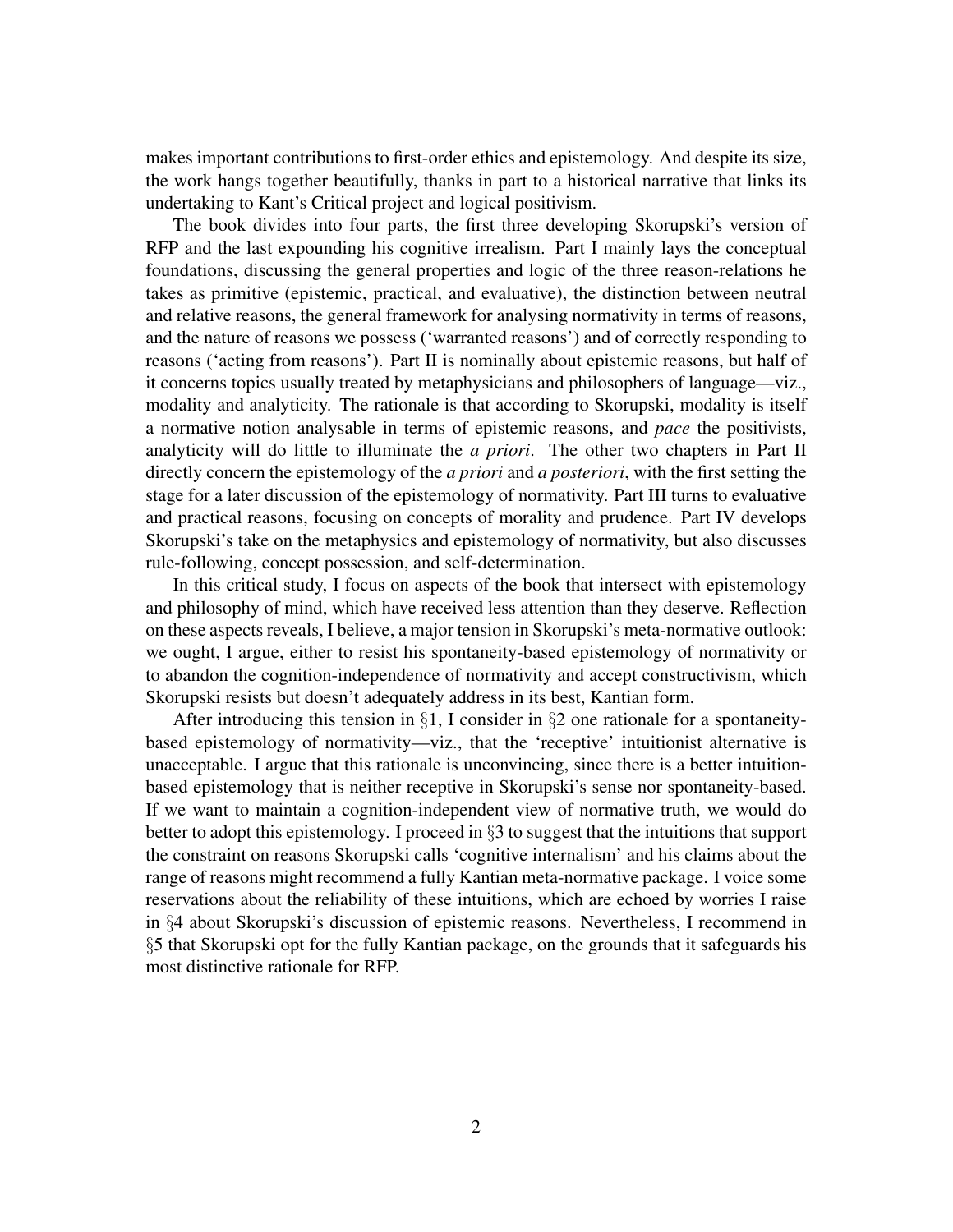## 1 Spontaneity and Cognition-Independence: A Tension

Skorupski's outlook is Kantian in one way and un-Kantian in another. On the one hand, his epistemology of normativity crucially invokes the notion of spontaneity, with Skorupski going so far as to claim that '[s]pontaneity is the sole final source of normative knowledge' (414). On the other hand, he denies that normative truths are 'cognitiondependent' or more broadly mind-dependent, and in this way departs from Kant's line of resistance to 'global realism'. Although Skorupski calls his outlook *irrealist*, this is not because he accepts the constructivism of other Kantians (e.g., Korsgaard and Markovits). It is rather because for Skorupski, Reality is the realm of *substantial facts*, which by stipulation belong to the causal order, and normative facts are not in this sense substantial. Normative facts are rather *nominal facts*—i.e., normative propositions that are true in the minimalist way—though these facts are, Skorupski agrees with non-naturalist realists like Parfit, *irreducibly* normative.

While Skorupski helpfully illuminates the elusive notion of spontaneity on pp.406–410, I am left with questions about its epistemic role. I have two related worries, which lead to a dilemma. Firstly, I do not understand how spontaneity could be a reliable guide to truths about reason-relations unless one accepts a cognition-dependent, constructivist account of them. And if spontaneity isn't a reliable guide to normative truth but merely a source of internalist justification for normative propositions, I cannot see how it helps us to understand *knowledge* of normative truths. Although Skorupski's account of epistemic warrant isn't couched in terms of reliability, he doesn't deny that reliability is necessary for normative knowledge; indeed, it is explicitly part of his view about *a priori* knowledge in general on p.161, and concerning the special case of normative knowledge on p.162 he just says that the way in which reliability is secured isn't via a receptive faculty.

To avoid this worry, Skorupski could stipulate that spontaneity is itself to be understood in terms of responsiveness to cognition-independent normative reasons. But then I worry that so understood, spontaneity cannot play a fundamental role that would distinguish his picture from pictures held by non-naturalist realists like Parfit and earn it the Kantian framing it receives. After all, one plausibly cannot respond to a normative reason without having access to that normative reason as such, and this kind of access is itself plausibly understood partly in terms of normative knowledge. Accordingly, if spontaneity is grounded in reasons-responsiveness, normative knowledge cannot itself be grounded in spontaneity on pain of circularity or regress. Spontaneity must, it seems, explain reasons-responsiveness rather than be explained by it if it is to play a fundamental epistemic role—but that way leads to constructivism. Hence the dilemma: either go constructivist or deny spontaneity a fundamental epistemic role.

One is reminded of McDowell (1995), who worried that an epistemology based solely on spontaneity would lead to 'frictionless spinning in the void'. Of course, if truths about reasons are not 'substantial', we do not literally want friction. But we also do not want spinning in the void. And why would beliefs about reasons that are 'really mine' and 'reflective of my true nature'—phrases Skorupski treats as synonymous with 'sponta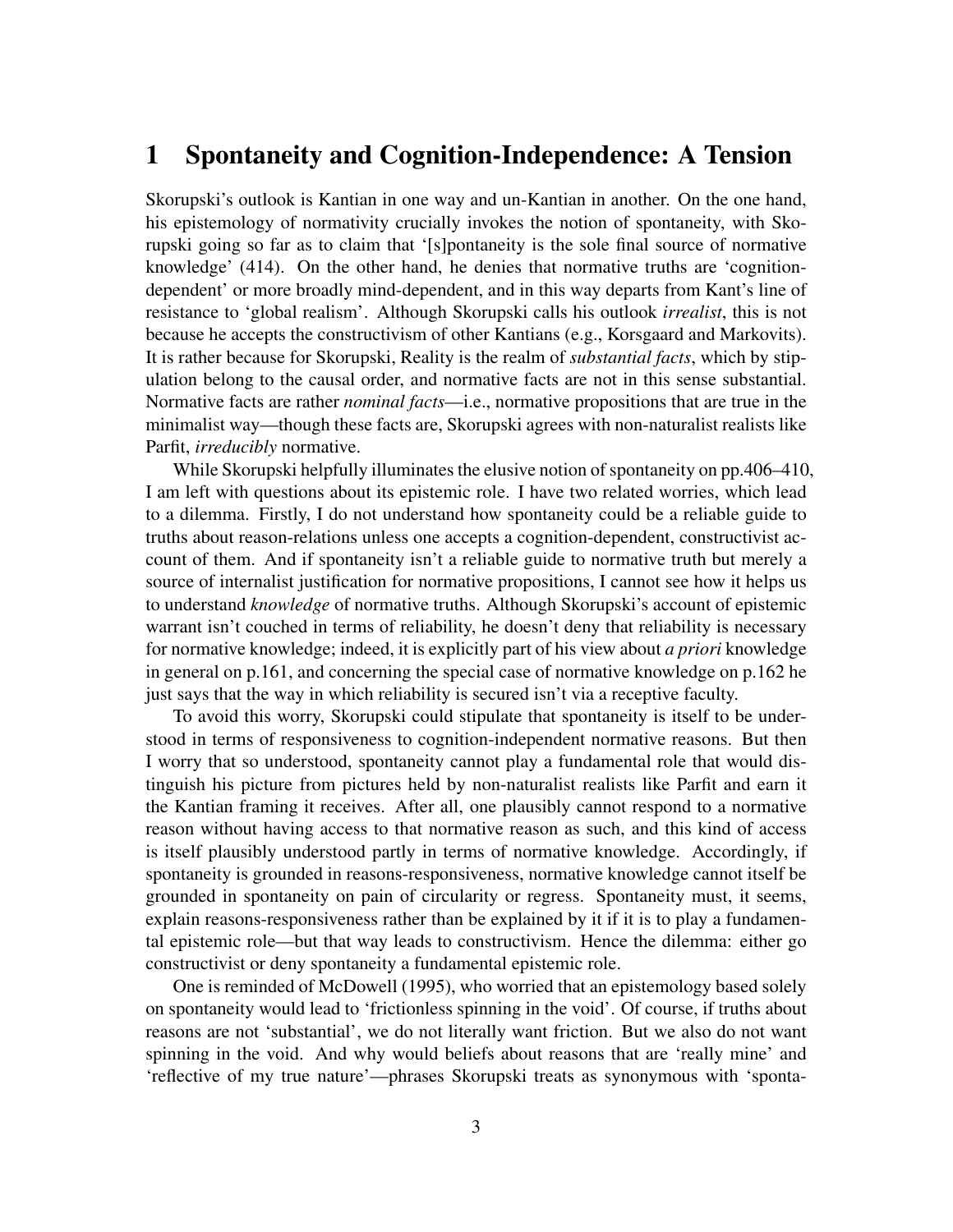neous'—have a better shot at the mark of normative truth if truths about reasons are not themselves derivable from constitutive principles of self-determination or autonomy, as Kantian constructivists suggest?

I see no answer. This is not to deny any epistemological significance to spontaneity. Skorupski is perhaps right that explanations that 'subvert or explain away the spontaneity of a response. . . also remove its epistemic value' (409). But insofar as this claim is plausible, it is because 'spontaneous' contrasts with 'factitious', where a 'factitious as against a truly spontaneous response or disposition is one that is accepted uncritically into one's thinking from others' (406). 'Uncritical thinking' in one sense of the phrase is unreliable, and so evidence that a response was factitious will be an undercutting defeater. So, if non-spontaneity implies factitiousness, non-spontaneity implies (or at least probabilifies) unreliability. But it doesn't follow that spontaneity is sufficient for reliability. What follows is that spontaneity is necessary for reliability. I don't see how a sufficiency claim would be plausible without constructivism.

Now, there is surprisingly little discussion of constructivism in the book, given the putative origins of one of its most prominent versions—viz., the Kantian constructivism of Korsgaard and Markovits.<sup>1</sup> Skorupski rejects constructivism on p.429, but there he treats it as of a piece with fictionalism, which is not how Kantian constructivists intend it. Skorupski seems in places not far from Kantian constructivism, writing, for example, that '[r]eason relations. . . are irreal because they are objects not of imagination but of pure cognition. *A priori* truths about them are cognition's norms' (429). If one added the word 'constitutive' between 'cognition's' and 'norms', one would have a Kantian constructivist proposal. One wonders, then, why Skorupski doesn't consider this familiar line. It could help to vindicate the role of spontaneity.

Moreover, unless given constructivist mooring, Skorupski's metaphysical outlook is dangerously close to that of his non-naturalist realist opponents. Parfit, for example, agrees that normative facts are not substantial in Skorupski's sense. In Parfit (2011), he accepts 'Non-Metaphysical Cognitivism', and his gloss sounds a lot like cognitivist irrealism: 'There are some claims that are irreducibly normative in the reason-involving sense, and are in the strongest sense true. But these truths have no ontological implications. For such claims to be true, these reason-involving properties need not exist either as natural properties in the spatio-temporal world, or in some non-spatio-temporal part of reality' (Parfit 2011, Volume 2: 486). Since Skorupski accepts the cognition-independence and irreducibility of these truths, it is hard to see why his view is less mysterious than Parfit's.<sup>2</sup> It is not less mysterious just because Skorupski labels his view 'irrealist'. Of course, perhaps it is wrong to see *either* view as mysterious. But if so, how has Skorupski made an advance over his non-naturalist realist opponents? Given Skorupski's inspiration, one would like to hear why he doesn't distinguish himself from Parfit by following

<sup>1</sup>Skorupski denies on pp.11–12 and again on pp.484–487 that Kant was a constructivist about practical normativity, however, so this fact may explain why he doesn't feel pressure to discuss Korsgaard.

<sup>2</sup>One difference is that Parfit (2011) was happy to say that normative properties and relations exist and indeed are as real as anything, whereas Skorupski denies that normative entities exist.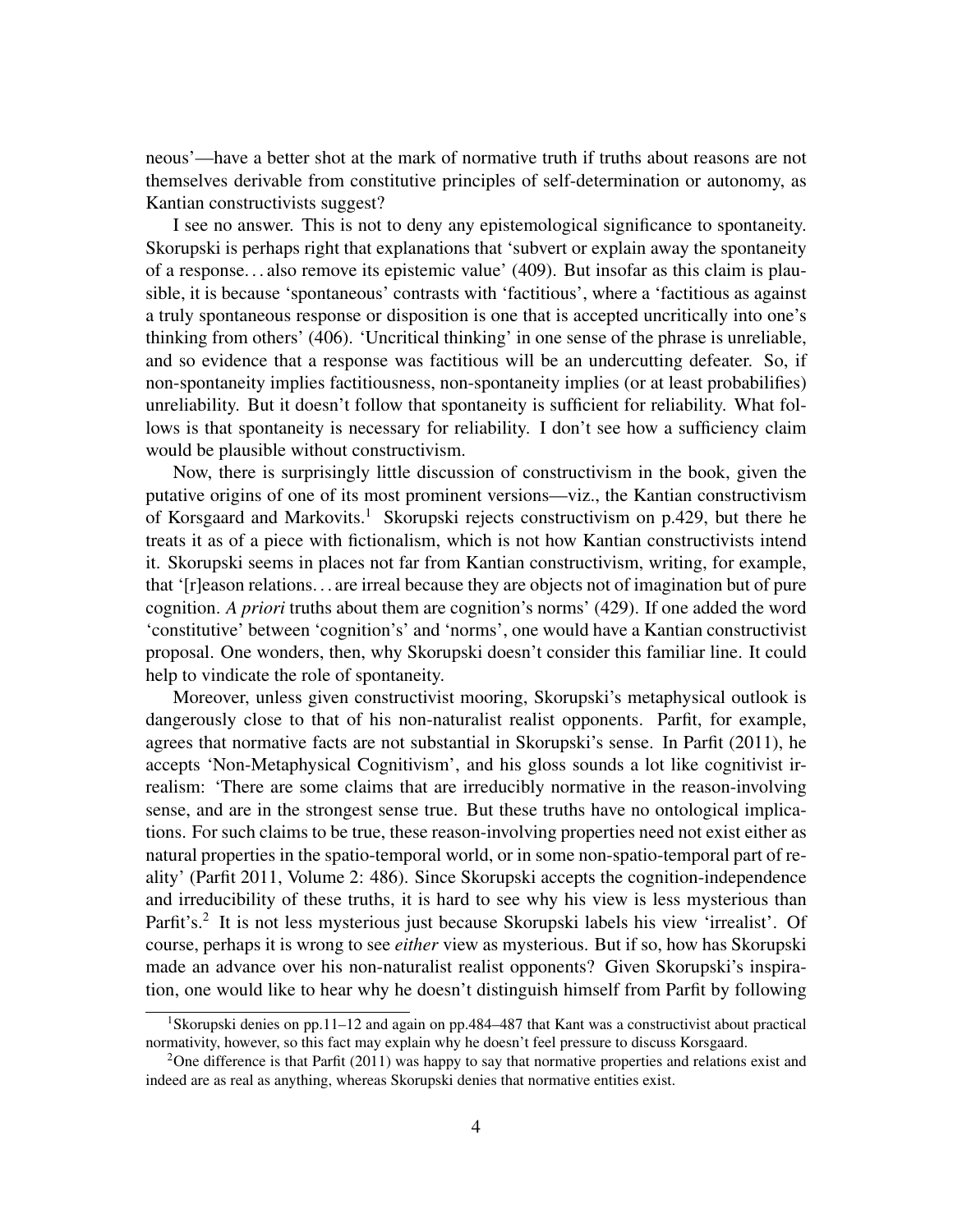constitutivist Kantians and making more of the claim that reason-relations are objects of pure cognition, and truths about them cognition's (constitutive) norms.

While Skorupski denies that this view is Kant's, he happily departs from Kant elsewhere. And other theses Skorupski considers attractive could push us from what he describes as Kant's view to the constitutivism of some Kantians. Skorupski ascribes to Kant the 'Insight principle' that 'no moral law applies to us whose validity we cannot recognize for ourselves', and in this way agrees that for Kant, our nature "'constructs" our experience of the moral law as law—as imperatival, binding—in somewhat the way that it constructs our experience of things in themselves as objects in a causally integrated spatio-temporal field' (486). Constitutivism about the moral law explains why this principle is true, and constitutivism about reason-relations would provide a similar grounding for the broader constraint on reasons Skorupski dubs 'cognitive internalism' (p.73), which is just the Insight principle writ large. While Skorupski notes on p.487 that we will be stuck with subjectivism if we hold that we decide what our moral obligations are, constitutivists don't hold that view. We do not decide what the constitutive principles of autonomous agency are. So constitutivism doesn't face the concerns Skorupski raises.

While constitutivism faces other problems, it is worth considering to eliminate the tension between Skorupski's epistemology and metaphysics. The tension is vivid when Skorupski is explaining why he doesn't follow constructivists: 'We must remember. . . the distinction between holding that practical principles have their epistemic basis in dispositions of the will (as argued in Chapter 16) and holding that they simply are the content of actual acts of will' (487). Epistemology is beholden to truth. While we should deny that practical principles are the content of actual acts of will, we need some deep link between the will and truths about reasons if Skorupski's epistemology is to work. Constitutivism provides that link and is not the simple view rejected at the end of the quote.

## 2 Spontaneity by Elimination?

The aim of the last section was not to undermine a spontaneity-based epistemology of normativity but to question its consistency with other parts of Skorupski's outlook. I now turn to consider whether Skorupski gives us sufficient reason to pursue a spontaneitybased epistemology of normativity.

Skorupski's initial path to this view is negative. In Part II, he attacks two models of apriority he labels 'intuitionism' and the 'no-content view'. Intuitionism for Skorupski holds that '*a priori* truths state substantial facts, and that we know these facts obtain by a receptive faculty of intuition' (138). Intuitionism so defined is in stark contrast with his own view, on which *a priori* truths state nominal facts that are no part of the causal order, and our knowledge of which is 'based on pure spontaneity' (139). While I agree that we should reject intuitionism as Skorupski defines it, there is a better view deserving of the label that lies in between this view and his. And if we want to preserve the cognitionindependence of normativity, we ought to prefer this view.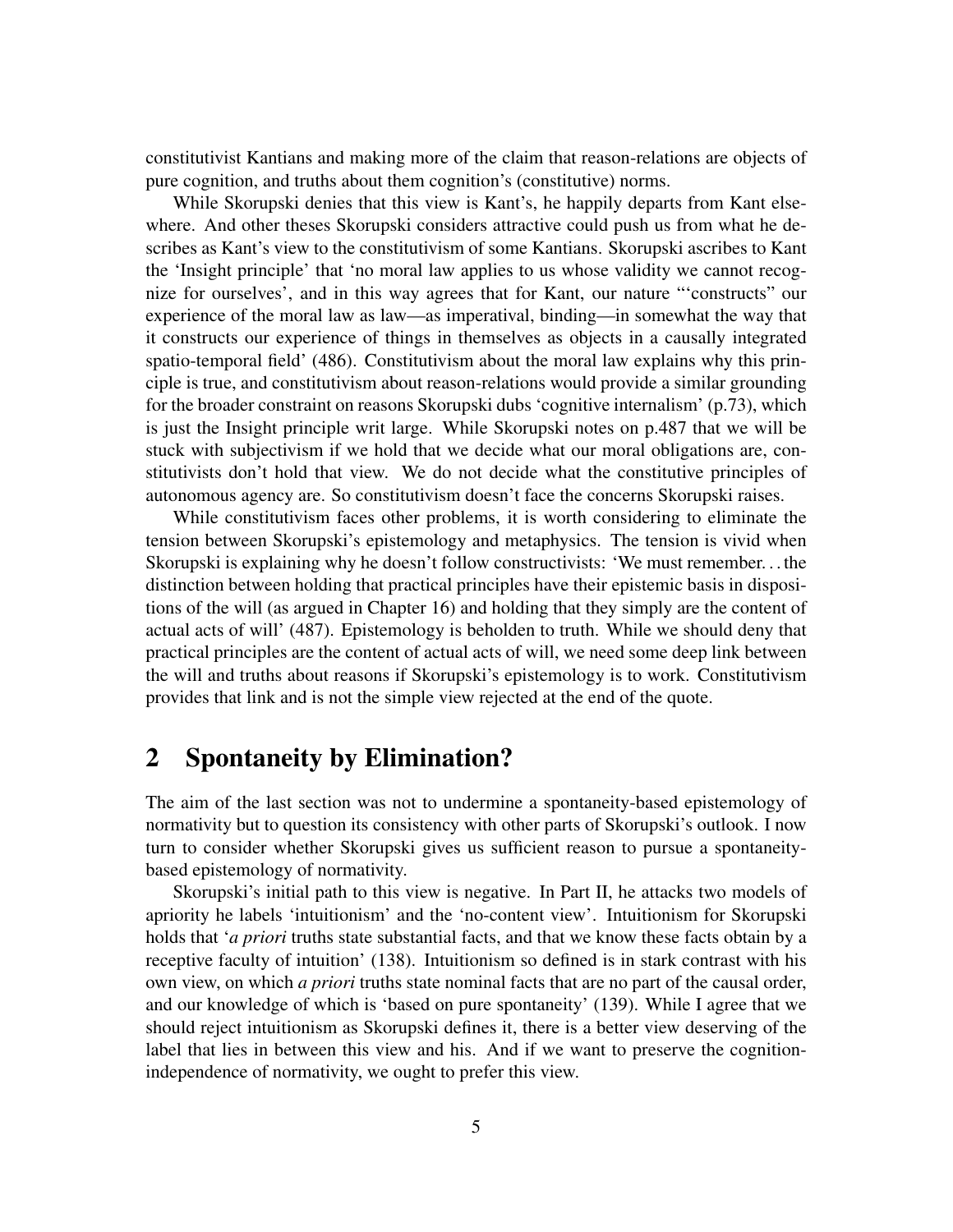As a warm-up, note that no popular general accounts of knowledge today are essentially 'receptive' in Skorupski's sense. A receptive theory of knowledge in this sense would be a causal theory of knowledge along the lines of Goldman (1967), which requires an appropriate causal connection running from the fact that p to one's belief that p. Such theories are unpopular in contemporary epistemology; Goldman himself swiftly abandoned this view. While there are popular theories with causal elements, these elements do not involve essential appeal to a causal connection running from the fact that p to one's belief that p, which is the kind of causal connection most worth calling 'receptive'.

Consider, for example, Sosa (2007a)'s account of knowledge as apt belief. S aptly believes iff the correctness of S's belief manifests some cognitive competence. While the notion of manifestation is plausibly causal, $3$  it doesn't follow that on this account the fact that p must itself cause S's belief that p. Rather, the correctness of S's belief must owe in the right way to cognitive competence. The explanatory relation here runs *from the competence to the correctness of the belief*, not from the belief's truth-maker to the belief. There is no reason why this account of knowledge cannot apply to the *a priori* even if *a priori* truths state merely nominal facts. It is compatible with an irrealist (in Skorupski's sense) and indeed constructivist metaphysics of normativity. Perhaps *some* epistemic competences (e.g., perceptual ones) are ones whose apt manifestation requires a Goldman-circa-'67 causal link. But then receptivity merely emerges as a local feature of the epistemology of certain domains.

Observe now that not all epistemologies of the *a priori* that appeal to intuition understand intuition as a receptive faculty. Sosa is again exemplary. Sosa (2007a, 2007b) defends the use of intuitions, but he is a reductionist about intuitions, viewing them as epistemically evaluable 'attractions to assent' to propositions exerted by the sheer understanding of them (where the subject matter is modally strong). Intuition is not a *sui generis* receptive faculty for Sosa; indeed, intuitions for him are epistemically evaluable propositional attitudes. According to Sosa, these can play an epistemic role provided that they manifest a 'competence...on the part of S to discriminate the true from the false reliably (enough) in some subfield of modally strong propositional contents that S understands well enough, with no reliance on introspection, perception, memory, testimony, or inference' (2007a: 60). Skorupski cannot complain that the appeal to *reliability* implicates receptivity, since he himself appeals to reliability in his account of *a priori* knowledge on p.161. And since *a priori* truths are mind-independent on his view (just non-factual), he fares no better in explaining reliability.

This view is compatible with a wide range of metaphysical views. While it is consistent with non-naturalist realism, it is also consistent with views that are cognitivist and irrealist in Skorupski's sense, like the many varieties of constructivism and Skorupski's own view. One could develop a variant of Skorupski's epistemology that is a version of this view, on which *a priori* knowledge is knowledge grounded in spontaneous attractions to assent that manifest reasons-sensitive competences. These attractions are also reliable

 $3$ Though Sosa (2015) takes the notion as primitive and rejects any simple causal analysis.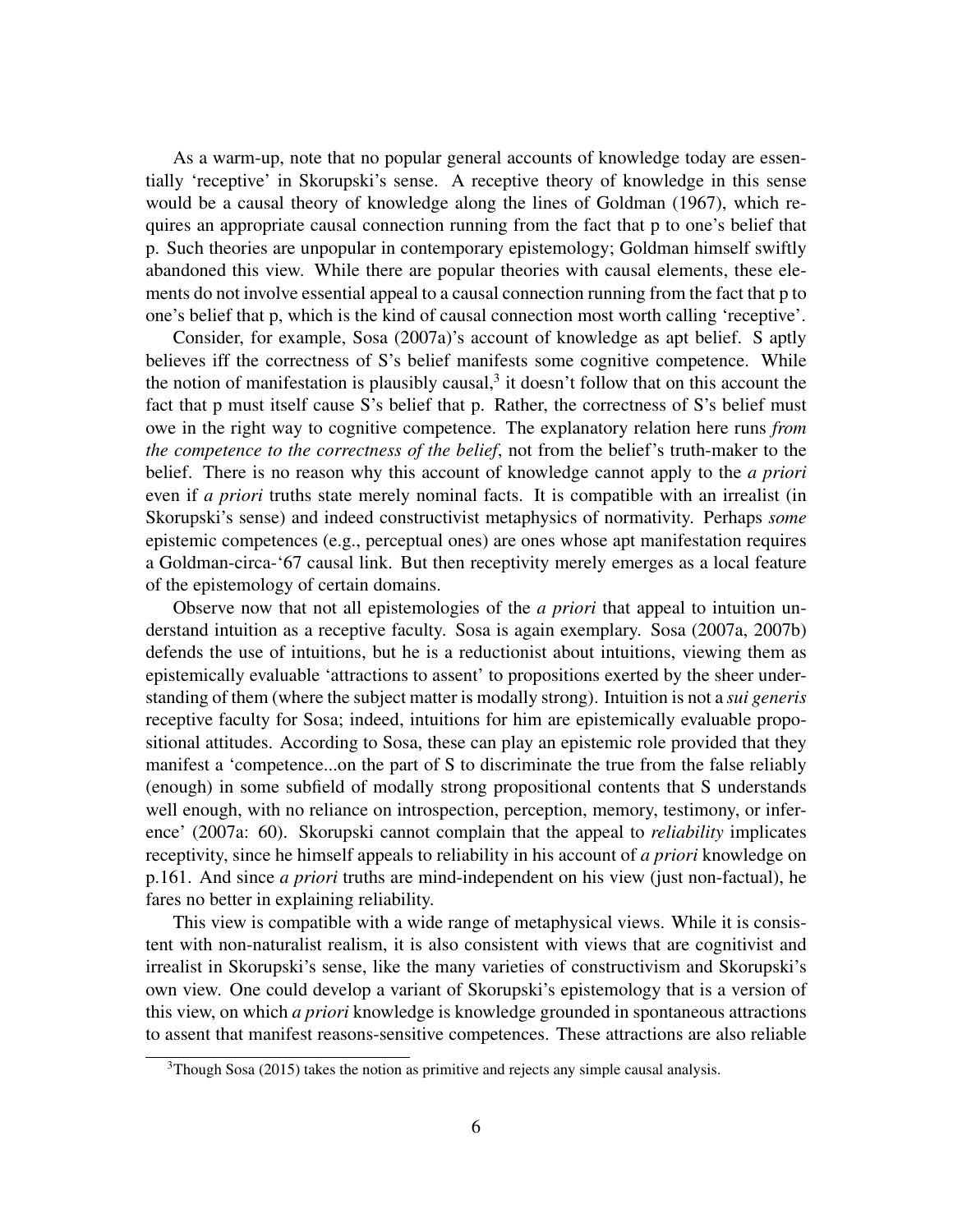guides to synthetic *a priori* truths thanks to the fact that all synthetic *a priori* truths are either reason-involving truths or 'spinoffs' of them, as Skorupski suggests in Chapter 8.

I am, however, unsure that we should build the idea that all synthetic *a priori* truths are either normative truths or 'spinoffs' of them into our epistemology. Skorupski's spinoff story seems defensible for simple synthetic *a priori* truths like the truth that no object can be red and green all over. Perhaps this truth is *a priori* because it is knowable by suppositional reasoning about arbitrary objects using the norm (N) on p.155. But there are hairier synthetic *a priori* truths, like significant philosophical truths. One would like to hear about Skorupski's philosophy of philosophy, since it is not clear that his story in Chapter 8 plausibly generalizes. Perhaps it does, but without seeing the details I would, other things being equal, prefer a simpler epistemology along the lines of Sosa's.

If we opt for that simpler epistemology, we can hold onto the cognition-independence of normativity. But if we accept this package of views, the result is not a distinctive metanormative package that can claim a Kantian heritage. The meta-normative package will rather be close to Parfit's, as long as we notice that Parfit, like Skorupski, also denies that cognition-independent normative truth requires backing by a spooky ontology.

#### 3 Cognitive Internalism and the Range of Reasons

There are other reasons for preferring the Kantian package than that only it can provide a credible epistemology of normativity. A further reason emerges from reflection on Skorupski's discussion of what determines the 'range' of a reason (i.e., the set of actors to whom it applies) and cognitive internalism. If this reason is good, however, it should lead us to accept a full-blown Kantian constructivism, not Skorupski's midway position.

In Chapter 3, Skorupski considers three possible constraints on the range of reasons: the actors over whom a reason ranges must be ones (i) who can entertain the thought that the relevant, reason-giving fact obtains, (ii) who can entertain the content of the act for which the fact is a reason, or (iii) who can recognize *de se* that the fact is a reason for the act. Of these three, Skorupski regards (iii) as the most plausible, though he is uncertain about whether we should accept the cognitive internalism about reasons that (iii) induces. But if cognitive internalism is true, it may provide an abductive argument for Kantian constructivism. Plausibly, Kantian constructivism explains why (iii) is a constraint on reasons, because it holds that to be a reason just is to be a consideration that any rational agent could recognize as such in virtue of her constitution as a rational agent. And I see no clear reason to expect cognitive internalism to be a constraint on reasons if we accept a cognition-independent picture of reasons. If Kantian constructivism is also the most extensionally adequate version of constructivism (which is, I think, not implausible), then if we accept cognitive internalism we should accept it.

Now, matters are not quite so simple. For there are less intellectually demanding constraints than (iii) that allow us to bring more agents within the range of a reason that Skorupski didn't consider. Even beings who lack the sophisticated concept of a reason might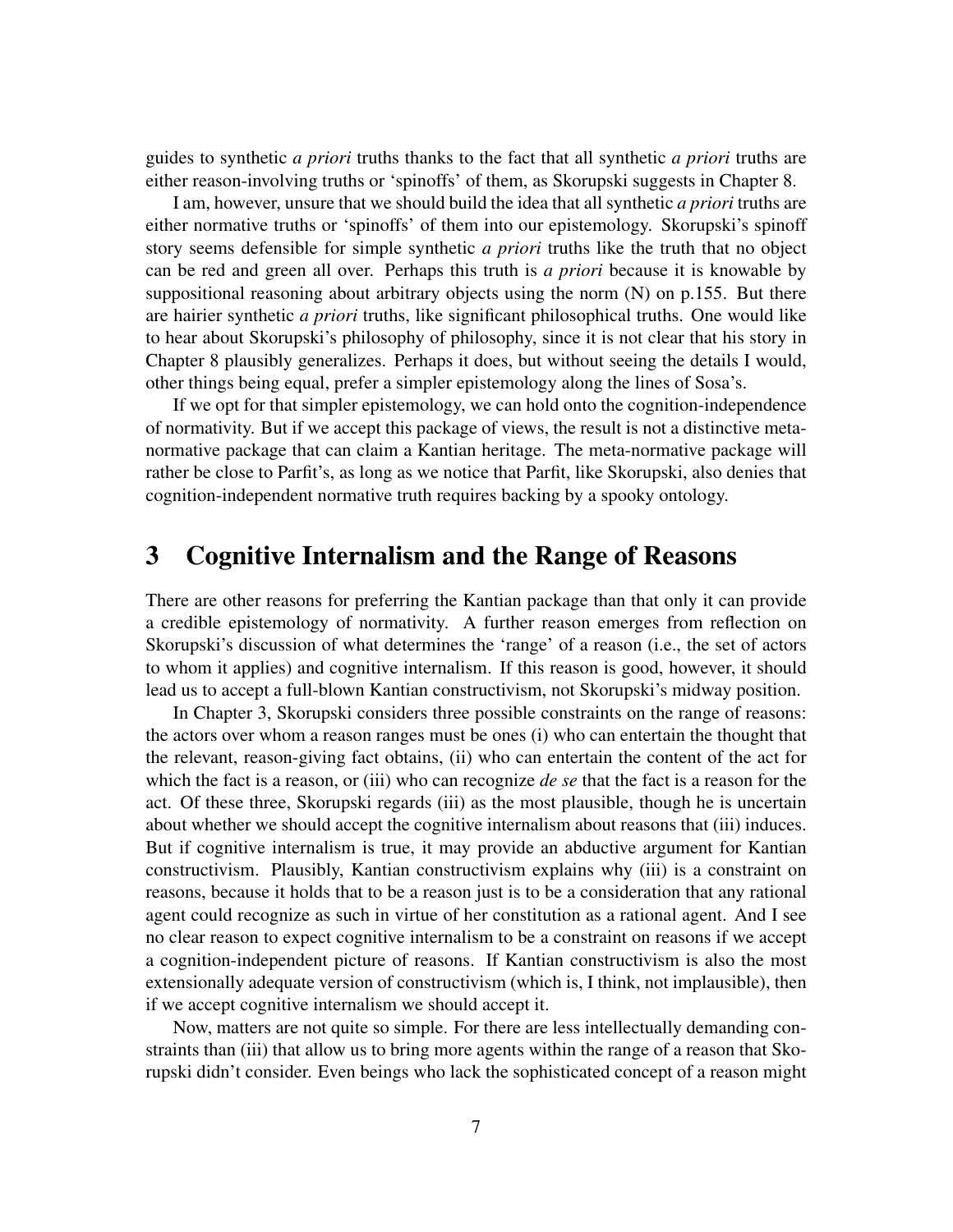be able to treat certain facts as reasons of certain kinds, by being competently disposed to respond in the ways that would be supported if these facts were reasons of these kinds.<sup>4</sup> One might instead suggest that an agent is in the range of a reason only if s/he can (a) treat the fact that gives this reason like the reason it is and (b) do so as a manifestation of a competence to treat reason-giving facts like the reasons they are. Call satisfaction of this constraint *potential reason-sensitivity*. Recognition of normative truths plausibly requires potential reason-sensitivity, but potential reason-sensitivity is, one might reasonably hold, a more primitive achievement. Reason-sensitivity could also ground a less intellectually demanding account of warranted reasons and the notions Skorupski wants to analyze in terms of them—viz., autonomy and self-determination. Skorupski's account of warrant is highly demanding. While he claims that it is stipulative and is happy to grant that we are 'readier to impute reasons than to impute the concept of a reason' (59), I would still prefer to exploit weaker notions. If so, however, we probably shouldn't go looking for a Kantian explanation of constraints on the range of reasons.

These points bear on the moral Skorupski draws from his insightful discussion of Williams's internalism in Part III, where he suggests that Williams's best argument rests on cognitive internalism. The idea is that Williams's 'requirement of effectiveness' (i.e., that A has a reason to  $\phi$  only if it is possible for A to  $\phi$  for that reason) entails cognitive internalism. I think this is false for the same reasons why I suggested (iii) was too strong. The requirement of effectiveness only implies cognitive internalism if we think that acting for a normative reason requires recognizing *de dicto* that this fact is a normative reason. This is an overintellectualization. Nonetheless, it is plausible that acting for a normative reason requires manifesting a competence to treat particular reasons like the reasons they are, where treating something as a reason doesn't require having the concept of a normative reason. Granting the requirement of effectiveness, the upshot is no less interesting than cognitive internalism: something is a reason for A only if A has the ability to correctly respond to this reason.

But at this point, some further discussion of the distinction between normative reasons we have ('subjective normative reasons') and normative reasons there are ('objective normative reasons') would be in order. One could view cognitive internalism or my weaker spinoff of it merely as a constraint on subjective normative reasons. It would only imply interesting conclusions about objective reasons on the assumption that these are necessarily 'possessable'—i.e., only if the agents for whom they are objective reasons could have them as subjective reasons. That assumption is more fundamental than cognitive internalism or my spinoff of it. It should be addressed in its own right.

Related thoughts led me to wonder why we should buy Skorupski's claims about the connection between wrongness and blame and his epistemic condition on wrongness in Part III. Skorupski claims that '[m]oral wrongness turns neither on the agent's actual beliefs, nor on the facts, but on the beliefs warranted in the agent's epistemic state' (297). But one could draw the subjective/objective distinction for wrongness and hold that this

<sup>4</sup>For more on this idea, see Sylvan (2015).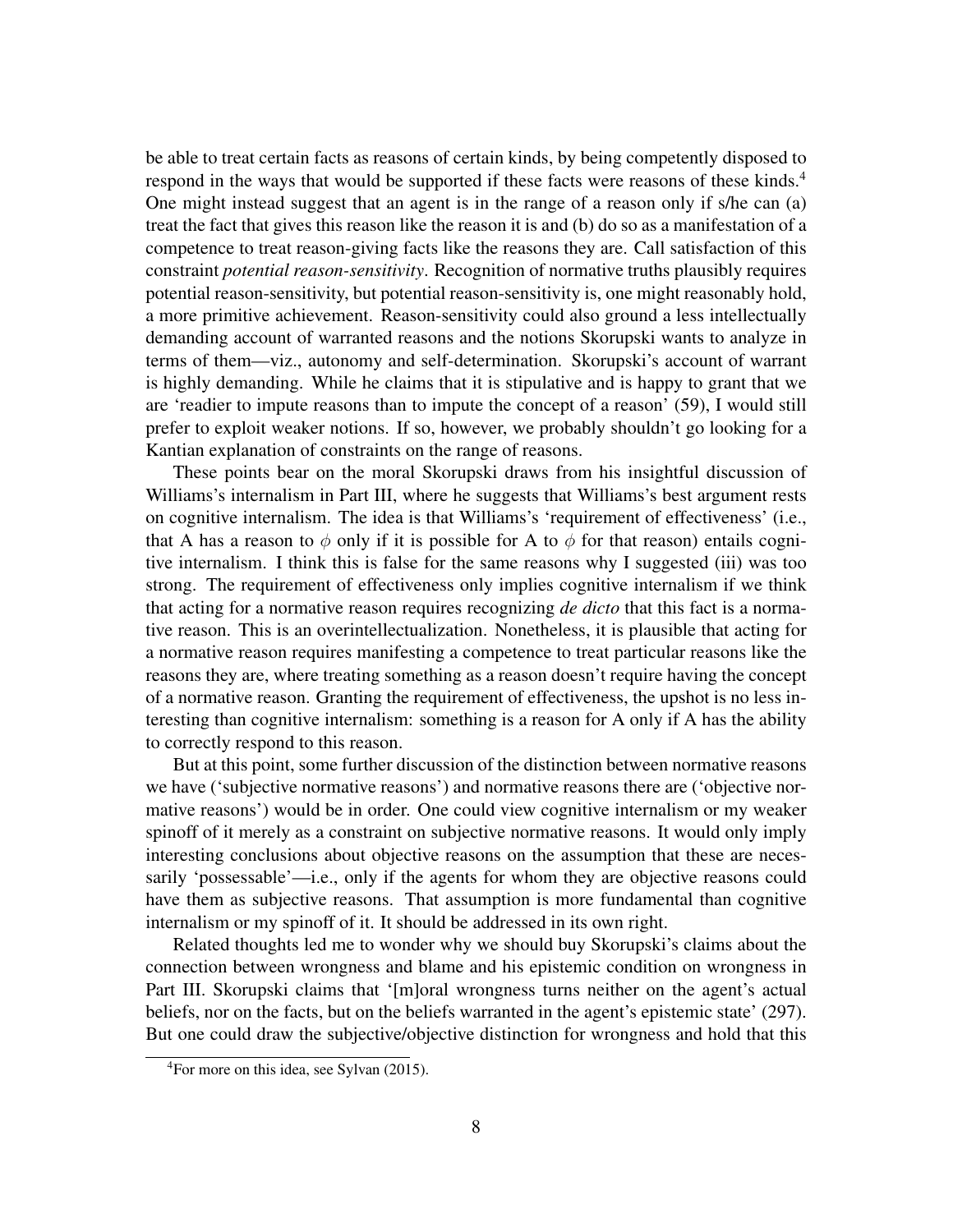claim is true only of subjective wrongness, which is what goes with blameworthiness. One would then need further assumptions to recommend any cognitive internalist constraint on wrongness period (such as p.302's 'Insight principle'), which Skorupski entertains in §12.4–5 and again in §15.9. There may be an argument for these further assumptions, but I suspect it would conflict with Skorupski's desire to preserve cognition-independence.

#### 4 Epistemic Reasons and the Unity of Normativity

The foregoing remarks bring me to a final set of comments. Epistemic reasons, we are told in Part I, have a 'special feature' in that they exhibit a 'dependence on the actor's actual and possible knowledge'; if this weren't so, Skorupski worries, 'what gives me reason to believe that p obtains could just be that fact, the fact that p, unrestrictedly for any fact at all' (41–2). But I do not see sufficient reason for special treatment. Following Skorupski himself in Chapter 5, we could distinguish between subjective and objective reasons and maintain that only subjective epistemic reasons exhibit the relevant feature. We could then note that they are no different from other subjective reasons in this way. While epistemologists focus on subjective reasons, there seems to be a clear notion of an epistemic reason that isn't relativised to any particular person's actual or possible knowledge. Given this notion, we could maintain that any fact that p is indeed an objective reason to believe that p, but it can only be *possessed as a (non-inferential) reason to believe that p* by people with certain cognitive abilities.<sup>5</sup>

Skorupski may be resistant because he is keen on pp.47–8 to distinguish epistemic reasons and indicators. Indicative evidence, after all, would provide the clearest example of an objective epistemic reason independent of anyone's actual or possible knowledge. But that thought aside, there is no obvious disanalogy between the epistemic case and the practical/evaluative case. Hence, the desire for unity inclines me to query Skorupski's case for thinking that objective reasons for belief aren't just indicators.

Skorupski postpones this case to Chapter 9. The argument I see there, however, simply recommends a different route to treating epistemic and other reasons alike. There Skorupski suggests that indicative evidence is 'relative to our receptive powers', since (e.g.) a 'sound that dogs can hear but we can't isn't evidence for us' (213). He concludes that bits of indicative evidence are indeed relative to certain possible epistemic fields. To the extent that I find the driving intuition compelling, I suspect there is a more general inprinciple accessibility principle steering my intuitions that both explains this restriction on indicative evidence and the intuition motivating cognitive internalism. If so, we still get parity because epistemic and practical/evaluative reasons are all relative to possible epistemic fields for an overarching reason (e.g., my spinoff of cognitive internalism).

This is one way in which Skorupski's view could be more unified. There is another way. In Chapter 2, Skorupski maintains that there is an irreducible trichotomy

<sup>5</sup>For more on this suggestion, see Sylvan and Sosa (forthcoming).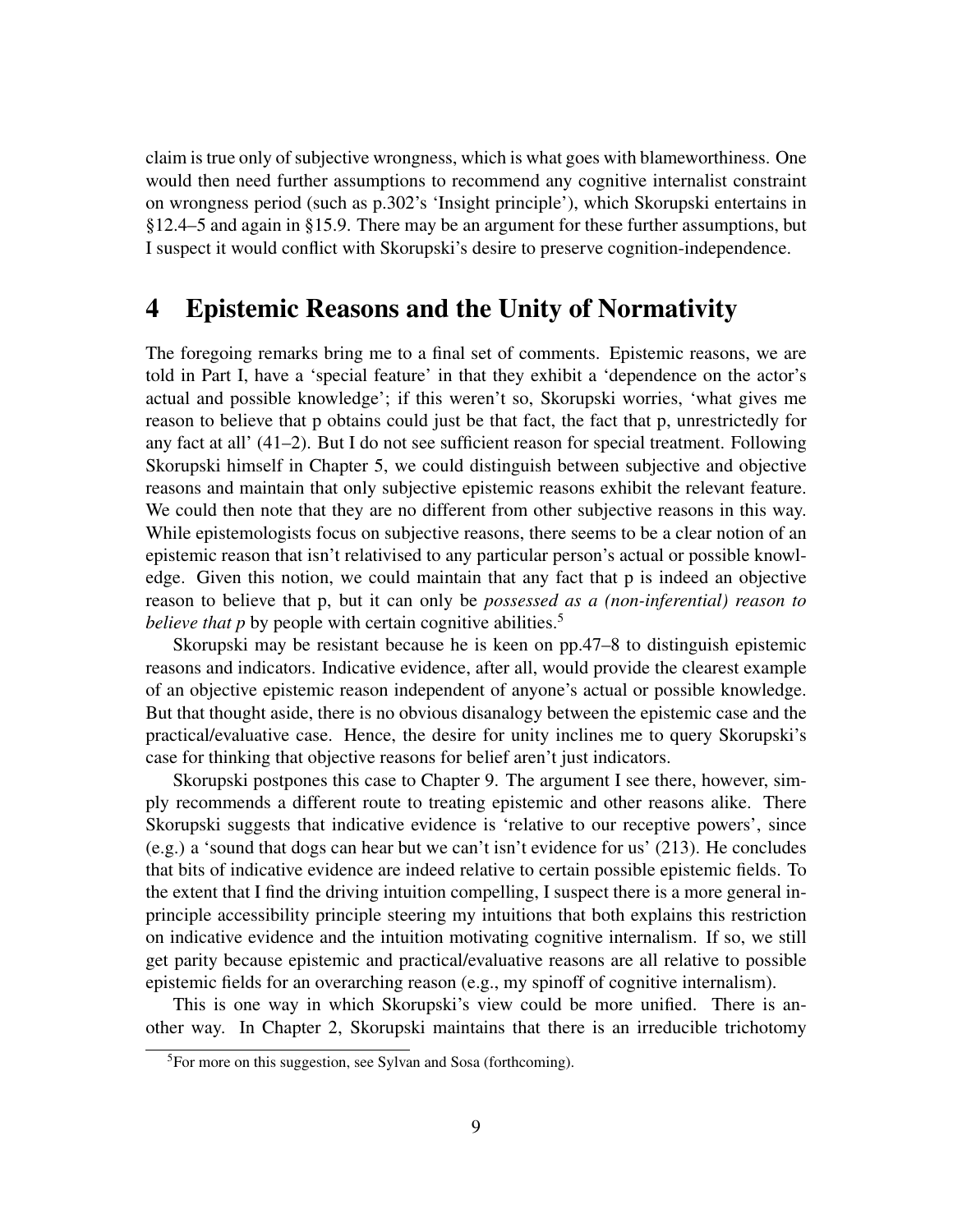of reason-relations—viz., epistemic, practical, and evaluative. Skorupski mentions two views—epistemicism and pragmatism—on which there is just one basic reason-relation. I would follow Skorupski in rejecting pragmatism. But the version of epistemicism he mentions on p.54 and again on p.480 is not a view on which evaluative and practical reasons are reduced to epistemic reasons, but rather one on which the former are analysed in terms of *yet other* normative notions.

Notably, Skorupski does not rule out a version of epistemicism inspired by Kearns and Star (2009) on which reasons are evidence.<sup>6</sup> Of course, Kearns and Star do appeal to *ought*, so their full view may call RFP into question. But one could construct a variant on their view that makes no explicit appeal to robustly normative notions. Consider a view on which a consideration X is a reason for a response R in circumstances C iff X is an epistemic reason to believe that R-ing would meet its constitutive aim in C (e.g., truth in the case of belief). To be sure, particular constitutive aims might coincide with something robustly normative—perhaps desire aims at the good—but the general characterization of reasons can be neutral here, leaving this as a substantive issue. Perhaps Skorupski doesn't take this view to be inconsistent with his trichotomy thesis. If so, however, he understates the case for unifying the reason-relations. For on this view, epistemic reasons are in a clear way the fundamental kind.

## 5 Conclusion

In this paper, I've exposed a tension in Skorupski's meta-normative outlook. We ought, I argued, either to reject his spontaneity-based epistemology or adopt a more fully Kantian metaphysics. Which horn of this dilemma should Skorupski take? The latter, I think: it helps to preserve his distinctive rationale for RFP, which is Kantian. There might be other compelling rationales for RFP—indeed, I'm sure there are. But this is the rationale that unifies the two projects in Skorupski's book, as I noted in the Introduction.

To defend RFP, it is not enough to show that all normativity can be analysed in terms of reasons. One must also explain why we should prefer this approach to similarly economical approaches—e.g., ones that put goodness first or oughts first. Skorupski is attuned to this burden and his reason for preferring RFP is Kantian: normativity, he tells us, bottoms out in that by which spontaneous reasoners are guided, and normative reasons just are the guiding lights. But if this rationale for RFP is plausible, it is only because it meshes with and indeed falls out of a Kantian constructivist metaphysics, as I've argued.

Of course, if the Critical project is to leave 'common cognition' intact, we might be tempted away from this option. It is unclear whether there is an extensionally adequate Kantian constructivism, though it probably fares better than other constructivisms on this

<sup>6</sup> In Chapter 9, Skorupski claims that '[e]vidence involves the notion of inference, and in particular, *a posteriori* inference' (211). So if there are non-inferential epistemic reasons, we would have to deny that all reasons are evidence. But it is a familiar point from Conee and Feldman (2004, 2008) that 'evidence' can be understood in a wider way, allowing non-inferential reasons to be evidence.